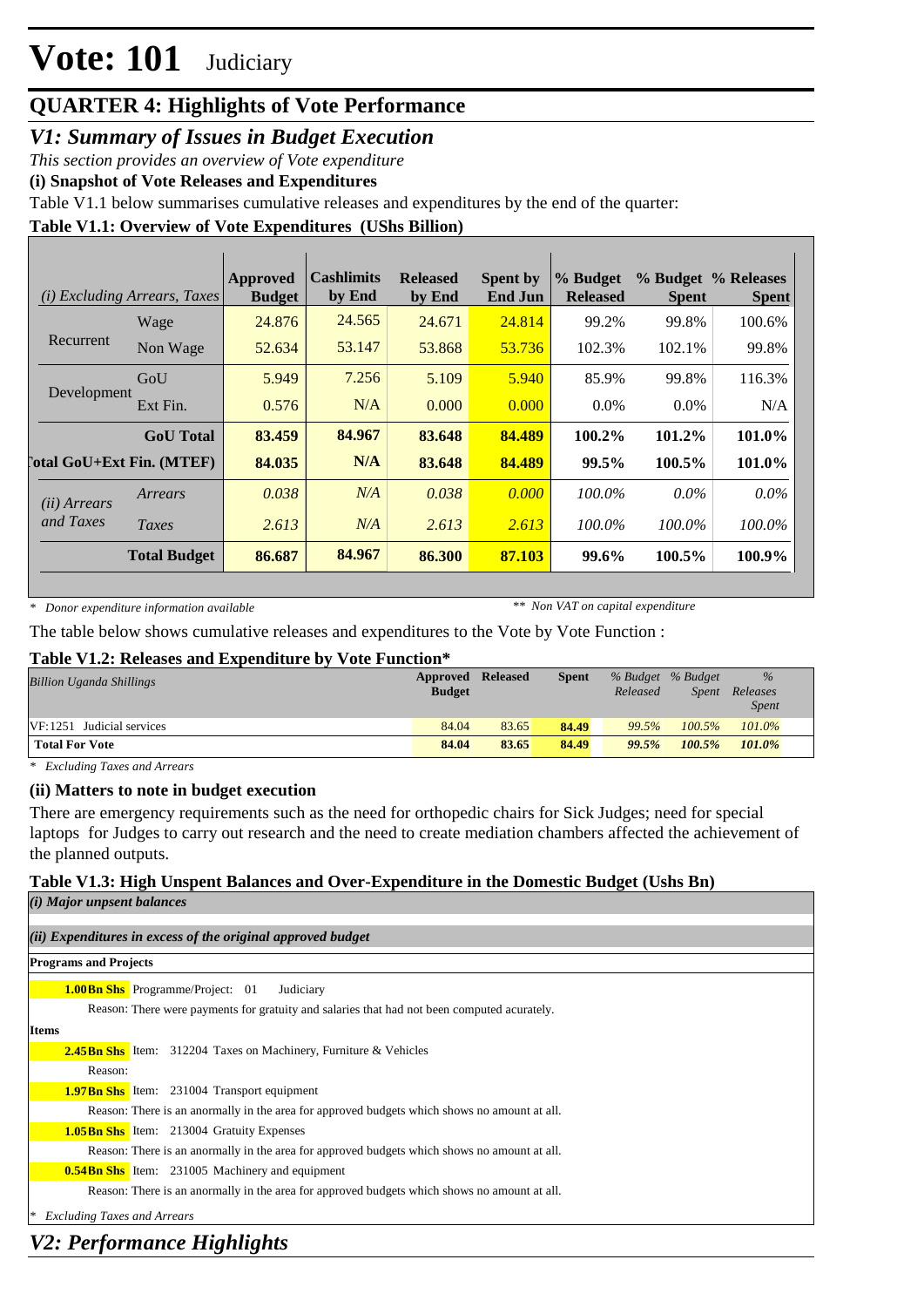### **QUARTER 4: Highlights of Vote Performance**

*This section provides highlights of output performance, focusing on key outputs and actions impelemented to improve section performance.*

### **Table V2.1: Key Vote Output Indicators and Expenditures\***

| Vote, Vote Function<br><b>Key Output</b>                                                                           | <b>Approved Budget and</b><br><b>Planned outputs</b>                                                                                                                                                                                                                                                                                                                                                                                                                                                                                                                  | <b>Cumulative Expenditure</b><br>and Performance                                                                                                                                                                                                                                         | <b>Status and Reasons for</b><br>any Variation from Plans                                                                                                                                                                                                                                                                                                                                                                                                                                                                                                        |  |  |  |  |  |  |  |
|--------------------------------------------------------------------------------------------------------------------|-----------------------------------------------------------------------------------------------------------------------------------------------------------------------------------------------------------------------------------------------------------------------------------------------------------------------------------------------------------------------------------------------------------------------------------------------------------------------------------------------------------------------------------------------------------------------|------------------------------------------------------------------------------------------------------------------------------------------------------------------------------------------------------------------------------------------------------------------------------------------|------------------------------------------------------------------------------------------------------------------------------------------------------------------------------------------------------------------------------------------------------------------------------------------------------------------------------------------------------------------------------------------------------------------------------------------------------------------------------------------------------------------------------------------------------------------|--|--|--|--|--|--|--|
| <b>Vote Function: 1251 Judicial services</b>                                                                       |                                                                                                                                                                                                                                                                                                                                                                                                                                                                                                                                                                       |                                                                                                                                                                                                                                                                                          |                                                                                                                                                                                                                                                                                                                                                                                                                                                                                                                                                                  |  |  |  |  |  |  |  |
| <b>Output: 125101</b><br>Disposal of Appeals in the Supreme Court                                                  |                                                                                                                                                                                                                                                                                                                                                                                                                                                                                                                                                                       |                                                                                                                                                                                                                                                                                          |                                                                                                                                                                                                                                                                                                                                                                                                                                                                                                                                                                  |  |  |  |  |  |  |  |
| Description of Performance: 45 Criminal Appeals, 35 Civil<br>Appeals and 10 Constitutional<br>Appeals disposed of. |                                                                                                                                                                                                                                                                                                                                                                                                                                                                                                                                                                       | 64 Civil Cases (24 Civil<br>Appeals and 40 Civil<br>Applications) disposed of<br>15 Criminal Cases (12 Criminal<br>Appeals and I criminal<br>application) disposed of;<br>9 constitutional cases (5<br>Constitutional Appeals and 4<br>constitutional case applications)<br>disposed of. | The lack of leadership in the<br>first three quarters affected the<br>achievement of the annual<br>planned target. The missing<br>vacancies of 03 Justices has also<br>affected performance since<br>Justices who decided matters at<br>the lower Courts can not be part<br>of the pannels in the Supreme<br>Court. The propblems of<br>missing records on appeal due<br>to the highly manual systems at<br>the lower Courts from where the<br>records originate. In addition,<br>the Court paid more attention to<br>the Civil appeals that had over<br>stayed. |  |  |  |  |  |  |  |
| Performance Indicators:                                                                                            |                                                                                                                                                                                                                                                                                                                                                                                                                                                                                                                                                                       |                                                                                                                                                                                                                                                                                          |                                                                                                                                                                                                                                                                                                                                                                                                                                                                                                                                                                  |  |  |  |  |  |  |  |
| No. of of Criminal Appeals<br>in the Supreme Court timely<br>disposed off.                                         | 45                                                                                                                                                                                                                                                                                                                                                                                                                                                                                                                                                                    | 15                                                                                                                                                                                                                                                                                       |                                                                                                                                                                                                                                                                                                                                                                                                                                                                                                                                                                  |  |  |  |  |  |  |  |
| No. of Civil Appeals in the<br>Supreme Court timely<br>disposed                                                    | 35                                                                                                                                                                                                                                                                                                                                                                                                                                                                                                                                                                    | 64                                                                                                                                                                                                                                                                                       |                                                                                                                                                                                                                                                                                                                                                                                                                                                                                                                                                                  |  |  |  |  |  |  |  |
| <b>Output Cost:</b>                                                                                                | <b>UShs Bn:</b><br>6.656                                                                                                                                                                                                                                                                                                                                                                                                                                                                                                                                              | UShs Bn:                                                                                                                                                                                                                                                                                 | 99.9%<br>6.647 % Budget Spent:                                                                                                                                                                                                                                                                                                                                                                                                                                                                                                                                   |  |  |  |  |  |  |  |
| <b>Output: 125102</b>                                                                                              |                                                                                                                                                                                                                                                                                                                                                                                                                                                                                                                                                                       |                                                                                                                                                                                                                                                                                          |                                                                                                                                                                                                                                                                                                                                                                                                                                                                                                                                                                  |  |  |  |  |  |  |  |
| Performance Indicators:                                                                                            | Disposal of Appeals and Constitutional Matters in the Court of Appeal<br>Description of Performance: 200 Civil Appeals, 400 criminal<br>231 Civil cases (131 civil<br>appeals disposed of.<br>appeals and 100 civil<br>applications) disposed of<br>31 Constitutional Cases (20<br>Constitutional case applications<br>and 11 petitions disposed of.<br>10 Election cases (5 Election<br>Petition Appeals, 5 Election<br>Petition Applications) disposed<br>of;<br>169 cases (117 Criminal<br>Appeals and 16 Criminal<br>Applications) were disposed of. performance. |                                                                                                                                                                                                                                                                                          | Most Justices are not able to<br>entertain appeals in matters they<br>handled while still in the lower<br>Courts. The performance at this<br>level would have been better if<br>funds for upcountry sessions @<br>150,000,000 and one session in<br>Kampala @ 50,000,000 (Total<br>monthly session requirement of<br>350,000,000) were availed<br>especially for Criminal cases.<br>The vacancies for 03 Justices<br>require urgent filling. The<br>challenge of missing records is<br>another hinderance to better                                              |  |  |  |  |  |  |  |
|                                                                                                                    |                                                                                                                                                                                                                                                                                                                                                                                                                                                                                                                                                                       |                                                                                                                                                                                                                                                                                          |                                                                                                                                                                                                                                                                                                                                                                                                                                                                                                                                                                  |  |  |  |  |  |  |  |
| No. of Criminal Appeals in<br>the Court of Appeal<br>Disposed off                                                  | 400                                                                                                                                                                                                                                                                                                                                                                                                                                                                                                                                                                   | 169                                                                                                                                                                                                                                                                                      |                                                                                                                                                                                                                                                                                                                                                                                                                                                                                                                                                                  |  |  |  |  |  |  |  |
| No. of Civil Appeals in the                                                                                        | 200                                                                                                                                                                                                                                                                                                                                                                                                                                                                                                                                                                   | 231                                                                                                                                                                                                                                                                                      |                                                                                                                                                                                                                                                                                                                                                                                                                                                                                                                                                                  |  |  |  |  |  |  |  |
| Court of Appeal Disposed off                                                                                       | UShs Bn:                                                                                                                                                                                                                                                                                                                                                                                                                                                                                                                                                              |                                                                                                                                                                                                                                                                                          |                                                                                                                                                                                                                                                                                                                                                                                                                                                                                                                                                                  |  |  |  |  |  |  |  |
| <b>Output Cost:</b>                                                                                                | 7.318                                                                                                                                                                                                                                                                                                                                                                                                                                                                                                                                                                 | UShs Bn:                                                                                                                                                                                                                                                                                 | 99.8%<br>7.306 % Budget Spent:                                                                                                                                                                                                                                                                                                                                                                                                                                                                                                                                   |  |  |  |  |  |  |  |
| <b>Output: 125103</b><br>Description of Performance:                                                               | Disposal of Appeals and Suits in the High Court<br>4,070 Civil suits, 2,297<br>Commercial suits, 1,984<br>Criminal suits, 3,561 Family<br>suits and 2,516 Land Cases and<br>572 Anti Corruption cases<br>disposed of                                                                                                                                                                                                                                                                                                                                                  | 1,761 Appeals and 18,960 suits<br>disposed of;<br>20,721 cases (2,225)<br>commercial suits; 4,251<br>criminal suits; 4,233 Family<br>Suits ; 1,718 land cases; 309                                                                                                                       | The Performance in the forth<br>quarter was boosted by the<br>adoption of Plea bargaining,<br>Alternative Dispute Resolution,<br>Judges working towards set<br>targets. The performance in the<br>criminal session area would                                                                                                                                                                                                                                                                                                                                    |  |  |  |  |  |  |  |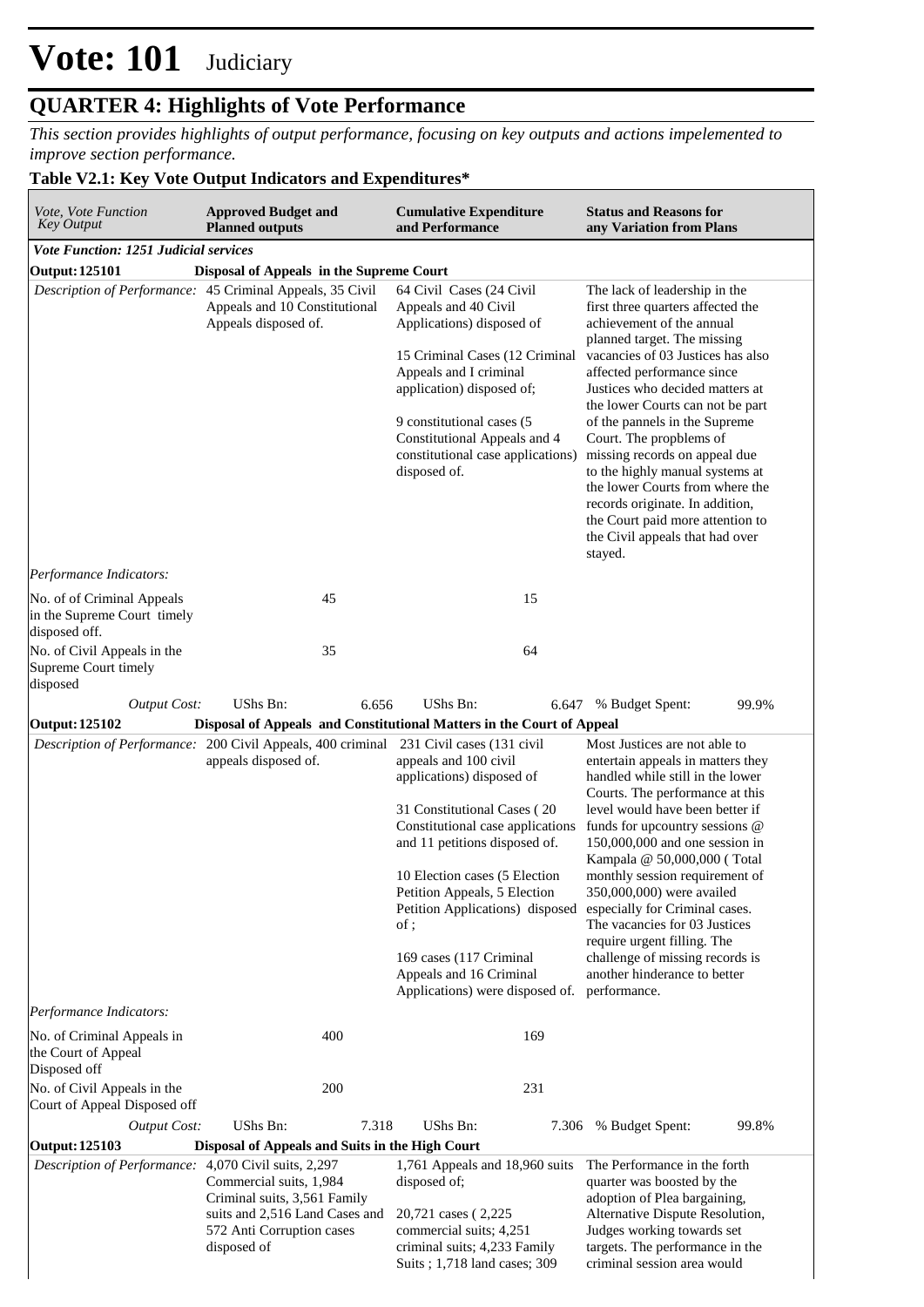## **QUARTER 4: Highlights of Vote Performance**

| Vote, Vote Function<br><b>Key Output</b>                                                   | <b>Approved Budget and</b><br><b>Planned outputs</b>                                                                                                                                           | <b>Cumulative Expenditure</b><br>and Performance                                                                                                          | <b>Status and Reasons for</b><br>any Variation from Plans                                                                                                                                                                                                                                                                                                                                                                                                                                                                                                                                                                                                                                                                                               |
|--------------------------------------------------------------------------------------------|------------------------------------------------------------------------------------------------------------------------------------------------------------------------------------------------|-----------------------------------------------------------------------------------------------------------------------------------------------------------|---------------------------------------------------------------------------------------------------------------------------------------------------------------------------------------------------------------------------------------------------------------------------------------------------------------------------------------------------------------------------------------------------------------------------------------------------------------------------------------------------------------------------------------------------------------------------------------------------------------------------------------------------------------------------------------------------------------------------------------------------------|
|                                                                                            |                                                                                                                                                                                                | anti corruption cases; 2,082<br>Cases were disposed of under<br>Execution and Baillifs; and 13<br>Cases were disposed of under<br>War Crimes) Disposed of | have been better if funds for<br>sessions were provided. The<br>first three quarters registered<br>poor performance and that<br>affected the overall annual<br>performance.                                                                                                                                                                                                                                                                                                                                                                                                                                                                                                                                                                             |
|                                                                                            |                                                                                                                                                                                                | 132,024 persons (71,193 male<br>and 60,831 Female) offered<br>legal aid through justice centres.                                                          |                                                                                                                                                                                                                                                                                                                                                                                                                                                                                                                                                                                                                                                                                                                                                         |
| Performance Indicators:                                                                    |                                                                                                                                                                                                |                                                                                                                                                           |                                                                                                                                                                                                                                                                                                                                                                                                                                                                                                                                                                                                                                                                                                                                                         |
| No. of Civil and Criminal<br>Suits in the High Court<br>disposed off                       | 12,500                                                                                                                                                                                         | 18960                                                                                                                                                     |                                                                                                                                                                                                                                                                                                                                                                                                                                                                                                                                                                                                                                                                                                                                                         |
| No. of Civil and Criminal<br>Appeals in the High Court<br>disposed off                     | 2,500                                                                                                                                                                                          | 1761                                                                                                                                                      |                                                                                                                                                                                                                                                                                                                                                                                                                                                                                                                                                                                                                                                                                                                                                         |
| <b>Output Cost:</b>                                                                        | UShs Bn:<br>26.560                                                                                                                                                                             | UShs Bn:<br>26.565                                                                                                                                        | 100.0%<br>% Budget Spent:                                                                                                                                                                                                                                                                                                                                                                                                                                                                                                                                                                                                                                                                                                                               |
| <b>Output: 125104</b>                                                                      | Disposal of Suits and Appeals in the Magistrate Courts                                                                                                                                         |                                                                                                                                                           |                                                                                                                                                                                                                                                                                                                                                                                                                                                                                                                                                                                                                                                                                                                                                         |
|                                                                                            | Description of Performance: 123,919 cases disposed (60,000 129,248 cases were disposed of<br>cases at Chief Magistrates;<br>54,000 cases at Grade I Courts;<br>9,919 cases at Grade II Courts) | (69,170 cases at Chief<br>Magistrates courts, 48,795 cases Registrars at the High Court<br>at Grade 1 level and 11,283 at<br>Grade 2 level courts)        | Owing to the vacancies of<br>Registrars and Assistant<br>level, most Chief Magistrates<br>are working in the Highcourt as<br>Registrars and thus have no<br>time to dispose of cases at the<br>Chief Magistrates Court level.<br>In the same vein, there are 29<br>vacancies at Magistrate Grade I<br>level awaiting filling. Most<br>court processes at this level are<br>mannual with no requisite<br>Courtroom technology like<br>court recording equipment and<br>real time transcription<br>equipments with some Courts<br>lacking basic equipments lack<br>computers, Magistrates lack<br>official transport for visiting<br>locus inquo and all those factors<br>combine to impede the speedy<br>and fair delivery of Justoice at<br>this level. |
| Performance Indicators:<br>No. of Suits (Family,                                           | 123,919                                                                                                                                                                                        | 129248                                                                                                                                                    |                                                                                                                                                                                                                                                                                                                                                                                                                                                                                                                                                                                                                                                                                                                                                         |
| Criminal, Civil, Land and<br>Anti-Coruption ) in the<br>Magistrates Courts disposed<br>off |                                                                                                                                                                                                |                                                                                                                                                           |                                                                                                                                                                                                                                                                                                                                                                                                                                                                                                                                                                                                                                                                                                                                                         |
| <b>Output Cost:</b>                                                                        | UShs Bn:<br>24.451                                                                                                                                                                             | UShs Bn:<br>24.387                                                                                                                                        | % Budget Spent:<br>99.7%                                                                                                                                                                                                                                                                                                                                                                                                                                                                                                                                                                                                                                                                                                                                |
| <b>Output: 125180</b>                                                                      | <b>Construction and Rehabilitation of Judicial Courts</b>                                                                                                                                      |                                                                                                                                                           |                                                                                                                                                                                                                                                                                                                                                                                                                                                                                                                                                                                                                                                                                                                                                         |
|                                                                                            | Description of Performance: Renovation of Mbarara High<br>Court, Kitgum and Nebbi Chief construction of the Family<br>Magistrates.                                                             | Interim payment for<br>Court in Makindye made                                                                                                             | The fact that there were many<br>emmergency renovations led to<br>the achievement of the set<br>targets                                                                                                                                                                                                                                                                                                                                                                                                                                                                                                                                                                                                                                                 |
|                                                                                            |                                                                                                                                                                                                | <b>High Court Parking Demarcated</b>                                                                                                                      |                                                                                                                                                                                                                                                                                                                                                                                                                                                                                                                                                                                                                                                                                                                                                         |
|                                                                                            |                                                                                                                                                                                                | Executive heavy duty carpets<br>for the CJ and DCJ procured;                                                                                              |                                                                                                                                                                                                                                                                                                                                                                                                                                                                                                                                                                                                                                                                                                                                                         |
|                                                                                            |                                                                                                                                                                                                | Pit latrin for Nebbi constructed                                                                                                                          |                                                                                                                                                                                                                                                                                                                                                                                                                                                                                                                                                                                                                                                                                                                                                         |
|                                                                                            |                                                                                                                                                                                                | 1 Guard house constructed at<br>the High Court                                                                                                            |                                                                                                                                                                                                                                                                                                                                                                                                                                                                                                                                                                                                                                                                                                                                                         |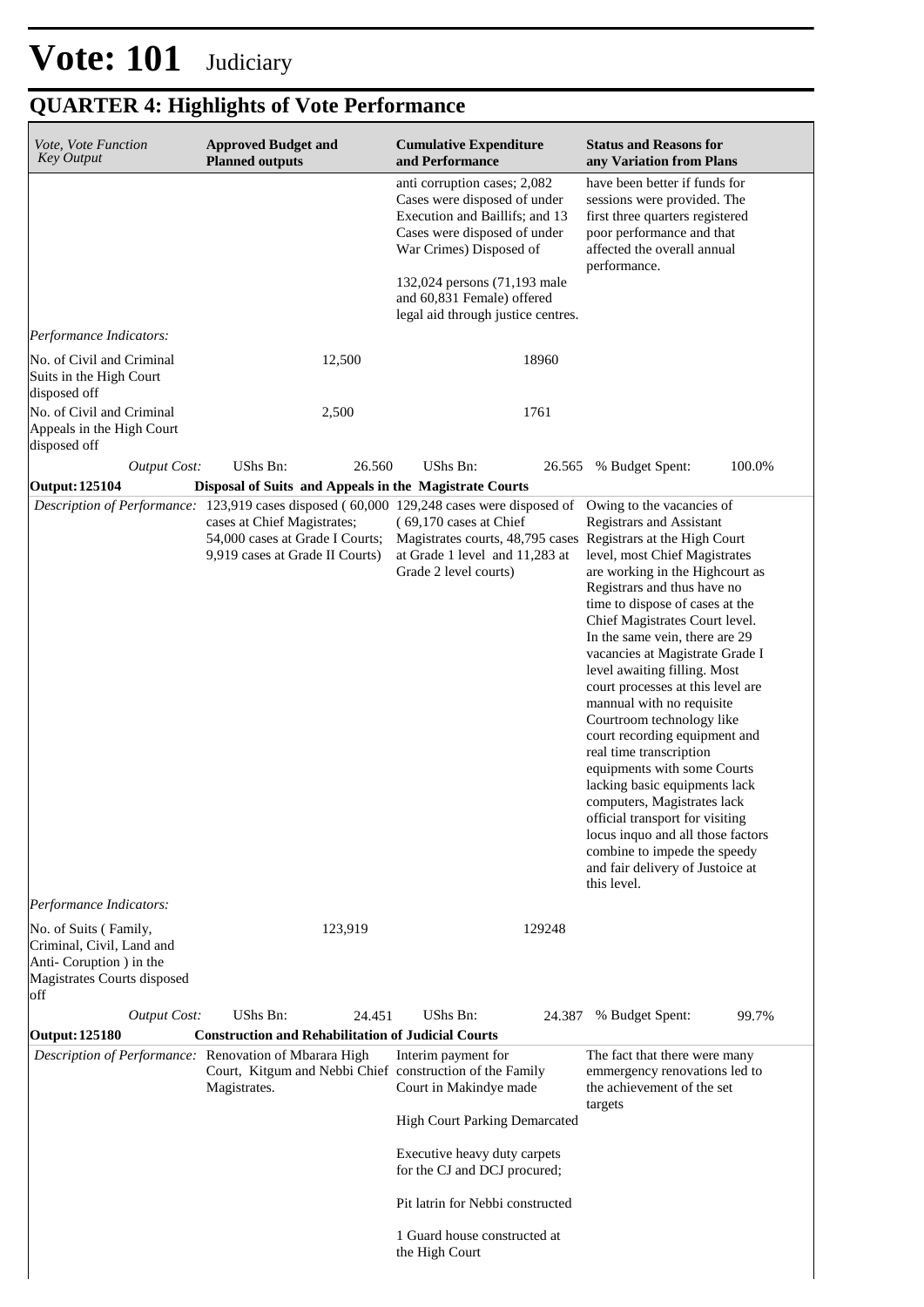### **QUARTER 4: Highlights of Vote Performance**

| <i>Vote, Vote Function</i><br><b>Key Output</b> | <b>Approved Budget and</b><br><b>Planned outputs</b> | <b>Cumulative Expenditure</b><br>and Performance                               | <b>Status and Reasons for</b><br>any Variation from Plans |
|-------------------------------------------------|------------------------------------------------------|--------------------------------------------------------------------------------|-----------------------------------------------------------|
|                                                 |                                                      | Ssembabule Magistrate G.1<br>renovated                                         |                                                           |
|                                                 |                                                      | Civil works at Jija High Court<br>done;                                        |                                                           |
|                                                 |                                                      | Toilet sytem at Nakawa Court<br>Repaired;                                      |                                                           |
|                                                 |                                                      | 3 solar pannels procured                                                       |                                                           |
|                                                 |                                                      | Minor repairs in Kisoro Mag.<br>G.1; Kabale CM and Fortportal<br>CM conducted. |                                                           |
| Performance Indicators:                         |                                                      |                                                                                |                                                           |
| No. of Courts renovated<br>against plan         | 7                                                    |                                                                                | 7                                                         |
| No. of Courts built against<br>plan             | $\theta$                                             |                                                                                | $\mathbf{0}$                                              |
| <b>Output Cost:</b>                             | UShs Bn:                                             | UShs Bn:<br>0.635                                                              | % Budget Spent:<br>99.3%<br>0.631                         |
| <b>Vote Function Cost</b>                       | <b>UShs Bn:</b>                                      | 84.035 UShs Bn:                                                                | 84.489 % Budget Spent:<br>100.5%                          |
| <b>Cost of Vote Services:</b>                   | UShs Bn:                                             | 84.035 UShs Bn:                                                                | <b>84.489</b> % Budget Spent:<br>100.5%                   |

*\* Excluding Taxes and Arrears*

There has been a drop in performance especially in the Court of appeal mainly due the difficulty in holding sessions out of kampala. This requires on average, 150,000,000 per session. The performance was mainly poor in the first three quarters of the year but there was a marked improvement in the fourth quareter. The fact that the lower courts lack transport facilities and courtroom technology explains the poor performance. The issue of lack of man power especially in the High Court where Chief Magistrates are taken to act as Registrars is a major challeng.

#### **Table V2.2: Implementing Actions to Improve Vote Performance**

| <b>Planned Actions:</b>                                                                                                                                                                                                                                                                  | <b>Actual Actions:</b>                                                                                                                                                                                                                                                                                                                    | <b>Reasons for Variation</b>                                                                                                                                          |
|------------------------------------------------------------------------------------------------------------------------------------------------------------------------------------------------------------------------------------------------------------------------------------------|-------------------------------------------------------------------------------------------------------------------------------------------------------------------------------------------------------------------------------------------------------------------------------------------------------------------------------------------|-----------------------------------------------------------------------------------------------------------------------------------------------------------------------|
| Vote: 101 Judiciary                                                                                                                                                                                                                                                                      |                                                                                                                                                                                                                                                                                                                                           |                                                                                                                                                                       |
| Vote Function: 1251 Judicial services                                                                                                                                                                                                                                                    |                                                                                                                                                                                                                                                                                                                                           |                                                                                                                                                                       |
| Continue to lobby for the passing of the<br>bill                                                                                                                                                                                                                                         | The Bill was returned calling for<br>constitutional ammendments                                                                                                                                                                                                                                                                           | Delay in effecting the requisite.<br>constitutional ammendments                                                                                                       |
| Vote: 101 Judiciary                                                                                                                                                                                                                                                                      |                                                                                                                                                                                                                                                                                                                                           |                                                                                                                                                                       |
| Vote Function: 12.51 Judicial services                                                                                                                                                                                                                                                   |                                                                                                                                                                                                                                                                                                                                           |                                                                                                                                                                       |
| Continue to with the restructuring process;<br>Finalise the development of the<br>Performance Management System;<br>Embark on the Court Recording<br>Equipment for the lower courts;<br>Strengthen Cmall Claims Procedure,<br>Alternative Dispute Resolution and Plea<br><b>Bargains</b> | Continue to with the restructuring<br>process;<br>The Development of the Performance<br><b>Management System is in its final</b><br>stages;<br><b>Court Recording Equipment provided</b><br>to 2 Chief Magistrates Courts;<br><b>Small Claims Procedure, Alternative</b><br><b>Dispute Resolution and Plea Bargaining</b><br>strengthened | The faillure to have the Administration of<br>Justice bill passed into law and the limited<br>funds given to the Judiciary affected<br>progress in most areas planned |
| Continue resource mobilisation for the<br>JLOS house                                                                                                                                                                                                                                     | <b>Mobilisation has not yielded much</b>                                                                                                                                                                                                                                                                                                  | The withdraw of donors has affected<br>constructions in the Judiciary                                                                                                 |

### *V3: Details of Releases and Expenditure*

*This section provides a comprehensive summary of the outputs delivered by the Vote and further details of Vote expenditures by Vote Function and Expenditure Item.*

#### **Table V3.1: GoU Releases and Expenditure by Output\***

| <b>Billion Uganda Shillings</b> | Approved Released<br><b>Budget</b> |       | <b>Spent</b> | $%$ GoU<br><b>Budget</b> | $%$ GoU<br>Budget | $%$ GoU<br>Releases |  |
|---------------------------------|------------------------------------|-------|--------------|--------------------------|-------------------|---------------------|--|
|                                 |                                    |       |              | Released                 | <b>Spent</b>      | Spent               |  |
| VF:1251 Judicial services       | 83.46                              | 83.65 | 84.49        | $100.2\%$                | 101.2%            | 101.0%              |  |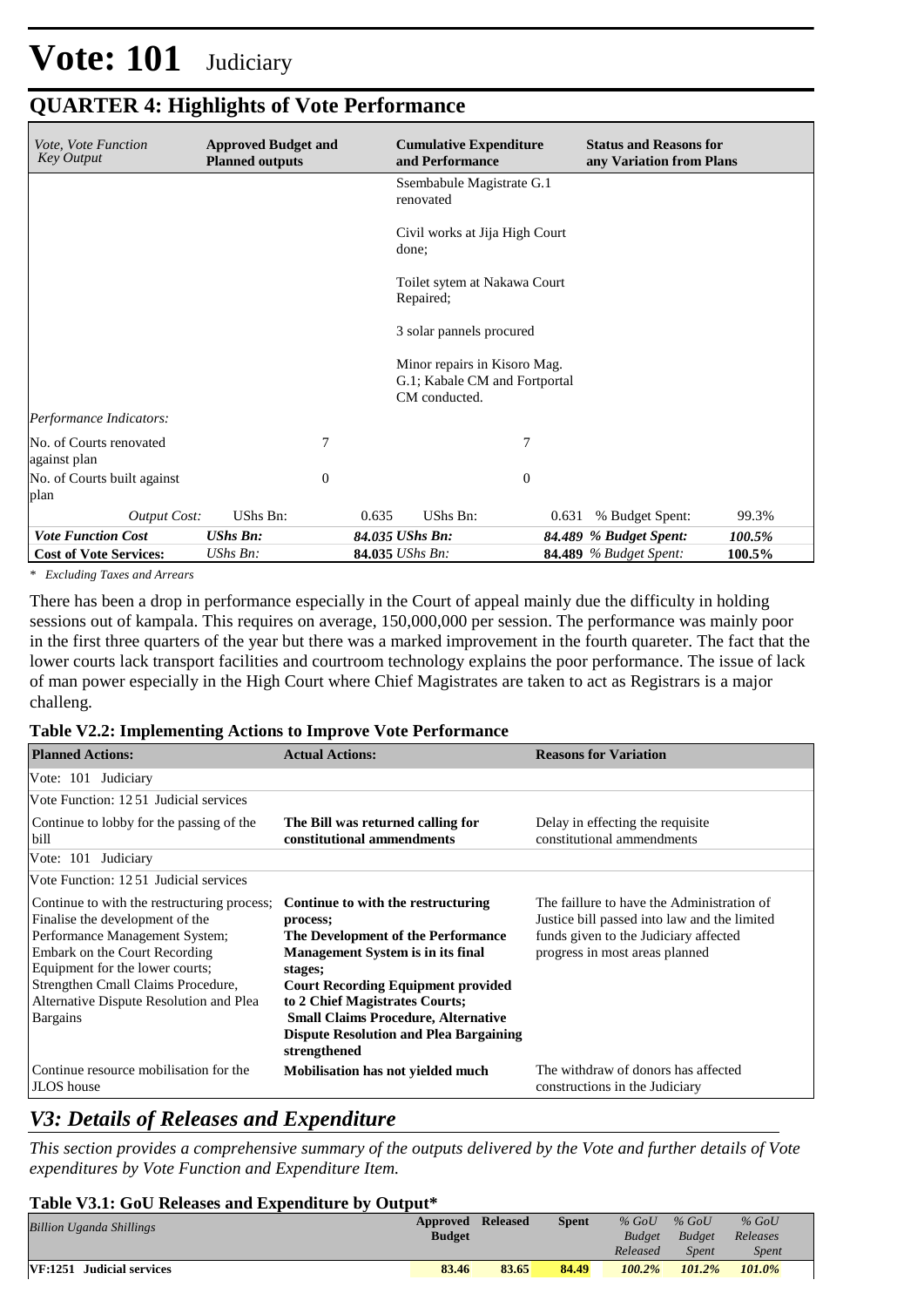### **QUARTER 4: Highlights of Vote Performance**

| Billion Uganda Shillings                                                           | Approved<br><b>Budget</b> | <b>Released</b> | <b>Spent</b> | $\%$ GoU<br><b>Budget</b><br>Released | $\%$ GoU<br><b>Budget</b><br><i>Spent</i> | $%$ GoU<br>Releases<br>Spent |
|------------------------------------------------------------------------------------|---------------------------|-----------------|--------------|---------------------------------------|-------------------------------------------|------------------------------|
| Class: Outputs Provided                                                            | 77.51                     | 78.54           | 78.55        | 101.3%                                | $101.3\%$                                 | $100.0\%$                    |
| Disposal of Appeals in the Supreme Court<br>125101                                 | 6.66                      | 7.89            | 7.77         | 118.5%                                | 116.8%                                    | 98.5%                        |
| Disposal of Appeals and Constitutional Matters in the Court of<br>125102<br>Appeal | 7.32                      | 7.32            | 7.31         | $100.0\%$                             | 99.8%                                     | 99.8%                        |
| 125103 Disposal of Appeals and Suits in the High Court                             | 26.56                     | 26.35           | 26.57        | 99.2%                                 | 100.0%                                    | 100.8%                       |
| 125104 Disposal of Suits and Appeals in the Magistrate Courts                      | 24.45                     | 24.45           | 24.39        | $100.0\%$                             | 99.7%                                     | 99.7%                        |
| 125105 Capacity Buidling of staff in the Judiciary                                 | 5.60                      | 5.60            | 5.58         | $100.0\%$                             | 99.7%                                     | 99.7%                        |
| 125106 Judiciary Support Services                                                  | 6.92                      | 6.92            | 6.94         | $100.0\%$                             | $100.2\%$                                 | 100.2%                       |
| Class: Capital Purchases                                                           | 5.95                      | 5.11            | 5.94         | 85.9%                                 | 99.8%                                     | 116.3%                       |
| 125175 Purchase of Motor Vehicles and Other Transport Equipment                    | 3.76                      | 2.92            | 3.76         | 77.7%                                 | $100.0\%$                                 | 128.8%                       |
| 125176 Purchase of Office and ICT Equipment, including Software                    | 0.46                      | 0.46            | 0.46         | $100.0\%$                             | $100.0\%$                                 | $100.0\%$                    |
| 125177 Purchase of Specialised Machinery & Equipment                               | 0.76                      | 0.76            | 0.76         | $100.0\%$                             | $100.0\%$                                 | $100.0\%$                    |
| 125178 Purchase of Office and Residential Furniture and Fittings                   | 0.33                      | 0.33            | 0.33         | $100.0\%$                             | 98.4%                                     | 98.4%                        |
| 125180 Construction and Rehabilitation of Judicial Courts                          | 0.64                      | 0.64            | 0.63         | $100.0\%$                             | 99.3%                                     | 99.3%                        |
| <b>Total For Vote</b>                                                              | 83.46                     | 83.65           | 84.49        | 100.2%                                | 101.2%                                    | 101.0%                       |

*\* Excluding Taxes and Arrears*

### **Table V3.2: 2014/15 GoU Expenditure by Item**

| <b>Billion Uganda Shillings</b>                           | <b>Approved</b><br><b>Budget</b> | <b>Releases</b> | <b>Expend-</b><br>iture | % Budged<br><b>Released</b> | % Budget<br><b>Spent</b> | %Releases<br><b>Spent</b> |
|-----------------------------------------------------------|----------------------------------|-----------------|-------------------------|-----------------------------|--------------------------|---------------------------|
| <b>Output Class: Outputs Provided</b>                     | 77.51                            | 78.54           | 78.55                   | 101.3%                      | 101.3%                   | 100.0%                    |
| 211101 General Staff Salaries                             | 12.20                            | 12.20           | 12.14                   | 100.0%                      | 99.5%                    | 99.5%                     |
| 211102 Contract Staff Salaries (Incl. Casuals, Temporary) | 2.13                             | 2.13            | 2.13                    | 100.0%                      | 100.0%                   | 100.0%                    |
| 211103 Allowances                                         | 8.82                             | 8.82            | 8.82                    | 100.0%                      | 100.0%                   | 100.0%                    |
| 211104 Statutory salaries                                 | 10.54                            | 10.34           | 10.54                   | 98.1%                       | 100.0%                   | 102.0%                    |
| 212101 Social Security Contributions                      | 0.18                             | 0.18            | 0.16                    | 100.0%                      | 88.5%                    | 88.5%                     |
| 212102 Pension for General Civil Service                  | 0.00                             | 0.09            | 0.08                    | N/A                         | N/A                      | 84.2%                     |
| 213001 Medical expenses (To employees)                    | 0.73                             | 0.73            | 0.73                    | 100.0%                      | 99.9%                    | 99.9%                     |
| 213002 Incapacity, death benefits and funeral expenses    | 0.15                             | 0.15            | 0.16                    | 100.0%                      | 106.4%                   | 106.4%                    |
| 213004 Gratuity Expenses                                  | 0.00                             | 1.14            | 1.05                    | N/A                         | N/A                      | 91.8%                     |
| 221001 Advertising and Public Relations                   | 0.54                             | 0.54            | 0.54                    | 100.0%                      | 99.8%                    | 99.8%                     |
| 221002 Workshops and Seminars                             | 0.49                             | 0.49            | 0.49                    | 100.0%                      | 99.9%                    | 99.9%                     |
| 221003 Staff Training                                     | 1.32                             | 1.32            | 1.32                    | 100.0%                      | 100.0%                   | 100.0%                    |
| 221005 Hire of Venue (chairs, projector, etc)             | 0.03                             | 0.03            | 0.03                    | 100.0%                      | 100.0%                   | 100.0%                    |
| 221006 Commissions and related charges                    | 10.12                            | 10.12           | 10.12                   | 100.0%                      | 100.0%                   | 100.0%                    |
| 221007 Books, Periodicals & Newspapers                    | 0.54                             | 0.54            | 0.54                    | 100.0%                      | 100.0%                   | 100.0%                    |
| 221008 Computer supplies and Information Technology (IT)  | 1.36                             | 1.36            | 1.36                    | 100.0%                      | 100.0%                   | 100.0%                    |
| 221009 Welfare and Entertainment                          | 0.31                             | 0.31            | 0.31                    | 100.0%                      | 100.0%                   | 100.0%                    |
| 221011 Printing, Stationery, Photocopying and Binding     | 0.87                             | 0.87            | 0.87                    | 100.0%                      | 99.8%                    | 99.8%                     |
| 221012 Small Office Equipment                             | 0.14                             | 0.14            | 0.14                    | 100.0%                      | 99.8%                    | 99.8%                     |
| 221016 IFMS Recurrent costs                               | 0.25                             | 0.25            | 0.25                    | 100.0%                      | 100.0%                   | 100.0%                    |
| 221017 Subscriptions                                      | 0.13                             | 0.13            | 0.13                    | 100.0%                      | 100.0%                   | 100.0%                    |
| 221020 IPPS Recurrent Costs                               | 0.03                             | 0.03            | 0.02                    | 100.0%                      | 99.6%                    | 99.6%                     |
| 222001 Telecommunications                                 | 0.35                             | 0.35            | 0.35                    | 100.0%                      | 99.9%                    | 99.9%                     |
| 222002 Postage and Courier                                | 0.08                             | 0.08            | 0.08                    | 100.0%                      | 99.4%                    | 99.4%                     |
| 222003 Information and communications technology (ICT)    | 0.90                             | 0.90            | 0.90                    | 100.0%                      | 100.0%                   | 100.0%                    |
| 223001 Property Expenses                                  | 0.28                             | 0.28            | 0.28                    | 100.0%                      | 99.8%                    | 99.8%                     |
| $223003$ Rent – (Produced Assets) to private entities     | 7.85                             | 7.85            | 7.85                    | 100.0%                      | 100.0%                   | 100.0%                    |
| 223004 Guard and Security services                        | 0.46                             | 0.46            | 0.46                    | 100.0%                      | 99.9%                    | 99.9%                     |
| 223005 Electricity                                        | 0.82                             | 0.82            | 0.82                    | 100.0%                      | 99.5%                    | 99.5%                     |
| 223006 Water                                              | 0.26                             | 0.26            | 0.26                    | 100.0%                      | 99.9%                    | 99.9%                     |
| 224004 Cleaning and Sanitation                            | 0.91                             | 0.91            | 0.91                    | 100.0%                      | 100.0%                   | 100.0%                    |
| 224005 Uniforms, Beddings and Protective Gear             | 0.55                             | 0.55            | 0.55                    | 100.0%                      | 100.0%                   | 100.0%                    |
| 225001 Consultancy Services- Short term                   | 0.09                             | 0.09            | 0.09                    | 100.0%                      | 99.5%                    | 99.5%                     |
| 227001 Travel inland                                      | 4.05                             | 4.05            | 4.05                    | 100.0%                      | 100.1%                   | 100.1%                    |
| 227002 Travel abroad                                      | 3.13                             | 3.13            | 3.12                    | 100.0%                      | 99.8%                    | 99.8%                     |
| 227003 Carriage, Haulage, Freight and transport hire      | 0.19                             | 0.19            | 0.19                    | 100.0%                      | 100.0%                   | 100.0%                    |
| 227004 Fuel, Lubricants and Oils                          | 2.59                             | 2.59            | 2.59                    | 100.0%                      | 99.8%                    | 99.8%                     |
| 228001 Maintenance - Civil                                | 1.05                             | 1.05            | 1.05                    | 100.0%                      | 99.9%                    | 99.9%                     |
| 228002 Maintenance - Vehicles                             | 2.81                             | 2.81            | 2.81                    | 100.0%                      | 100.0%                   | 100.0%                    |